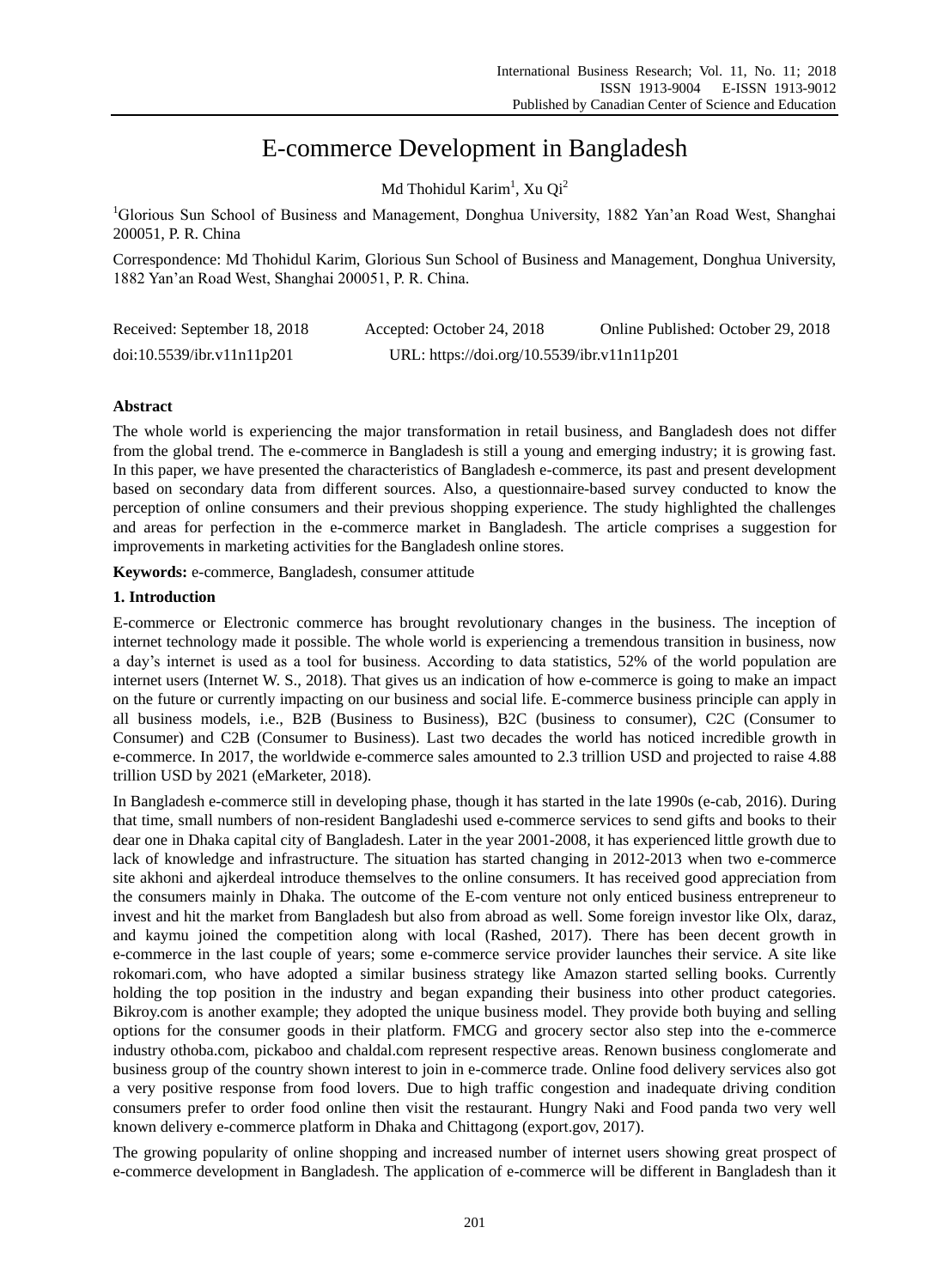is in China, Europe and America because of the social and cultural difference, overwhelming popularity of traditional business models, typical consumer behaviors, and consumer expectations.

## **2. The Objective and Methodology**

The objective of this study to get a clear picture of the past and present situation of e-commerce in Bangladesh. How it evolves over the years, current status, infrastructure development, government policy and consumers perception about e-commerce all these issues will be address and discussed.

Our study is primarily based on secondary data. The data and information have collected from government reports, website, newspapers, online blogs, Journals, and Research paper, etc. We have conducted a small survey to get the primary data to learn about consumer's perception of e-commerce. Dhaka and Chittagong are two major cities that have seen significant development of e-business. So our questionnaire is distributed to that areas and data are collected from local consumers.

This paper analyzes those data that present in reports and survey. We also discussed the various factors that have a substantial impact on E-commerce development in Bangladesh. Our aim is to help the businesses that want to expand e-business in Bangladesh. Provide them with a better understanding of Bangladesh's e-commerce development, distinctiveness, and hurdles. The understanding of e-consumer behavior, preferences, and expectations are enormously crucial for businesses people, to ensure that they can apply the appropriate strategy when expanding e-commerce in Bangladesh.

#### **3. E-Commerce in Bangladesh**

The economic growth of Bangladesh is quite steady and showing an upward trend. Last one decade it has shown significant improvement, even during the world financial recession the GDP growth was remarkable. Now it is considered one of the fastest growing major economies in the world with a GDP growth rate of over 7.1%. It also got the attention and emerged itself as one of the leading frontier marketplaces for global investors. In 2016, the IMF stated that it was the  $2<sup>nd</sup>$  fastest-growing major economy in the world (Payal, 2017).

## *3.1 Internet Users and Infrastructure Development*

Bangladesh has seen e-commerce inception in the late 90's and early 2000's. Even though there was a lack of infrastructure, internet facilities, and government policy but it received better appreciation from the consumers. In 2013, the government allowed to purchase and sale of goods and online services by using international credit cards (export.gov, 2017). Before that wireless internet service, WiMAX and 3G roll out some major cities and internet speed got faster. To some extent, that gave a major boost to the online business. Initially, the growth was not that significant, but it was promising. In 2016, the e-commerce industry recorded a 67% growth in the first three quarters, and the country's e-commerce transaction reached 3.59 billion takas (50 million U.S. dollars) (Xinhua, 2016).

Fastest internet connection and internet users are the key factors that help to boom e-commerce business. Last couple of years, Bangladesh experiencing tremendous growth in this sector. In 2016, the internet penetration rate was 13.2%, and the number of internet users was 21.39 million (internetlivestats, 2016). In 2017, the number increased triple times, the internet users raised to 80.43 million and the penetration rate was 48.4% (Internet w. s., 2018). According to Bangladesh telecommunication regulatory commission (BTRC), latest statistics (June 2018) shows that the number further increased to 87.79 million users and the penetration rate is 52.77% (BTRC, www.btrc.gov.bd, 2018). Figure 1 shows a graphical presentation of users and penetration rate.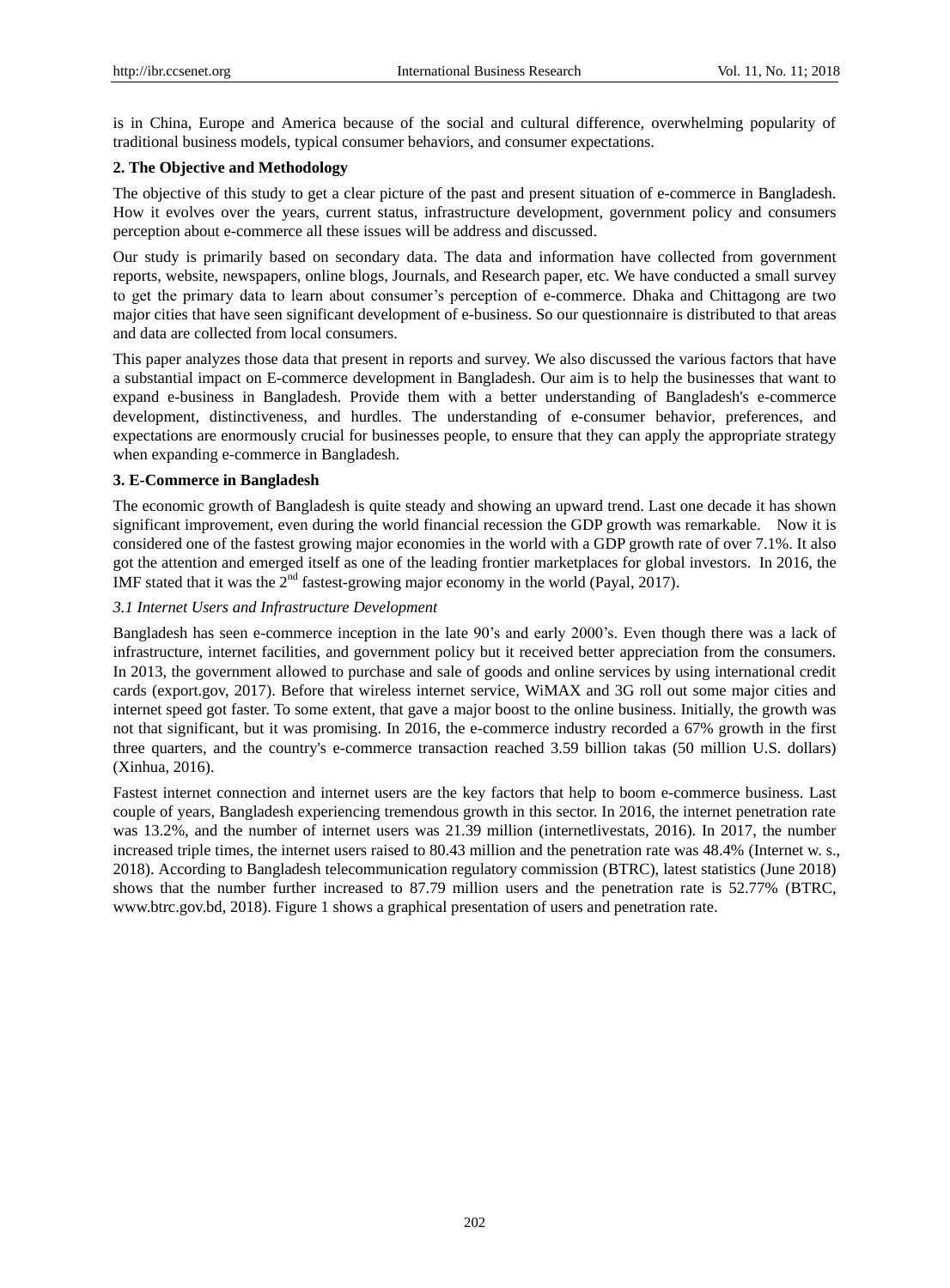

Figure 1. Internet users and Penetration rate

The statistic looks very promising and encouraging to the e-commerce traders and investors. The data also revealed that mobile internet users hold the majority of shares among a total number of users. Based on the latest data, 82.02 million users subscribe to the mobile internet, 0.081 million subscribe to WiMAX, and 5.685 million subscribe to ISP + PSTN connections. Figure 2 shows the breakdown of internet subscribers; the data source is the BTRC website (BTRC, www.btrc.gov.bd, 2018).



Figure 2. Total Internet Subscribers

In February 2018, mobile operators in Bangladesh launched 4G internet service in major cities, which subsequently introduced to all 64 districts (Shariar, 2018). The mobile operators are updating their infrastructures to provide un-interruptible internet and communication services. Recently the government has decided to test-run of the fifth generation (5G) mobile data service by July this year; the test will be run with the support of a leading telecom vendor Huawei (Dailystar, www.thedailystar.net, 2018). There is another news came out that the government is eying on to launch the fifth-generation wireless technology from 2020 (Hitler, 2018).

Another data statistics from BTRC shows that the total number of Mobile Phone subscribers has reached 150.945 Million at the end of June 2018 (BTRC, www.btrc.gov.bd, 2018). The gaining popularity of the Mobile and the increased numbers of Internet users are prerequisites for the E-commerce development. The government took multiple initiatives to provide high aptitude fiber-optic submarine cable bandwidth and state of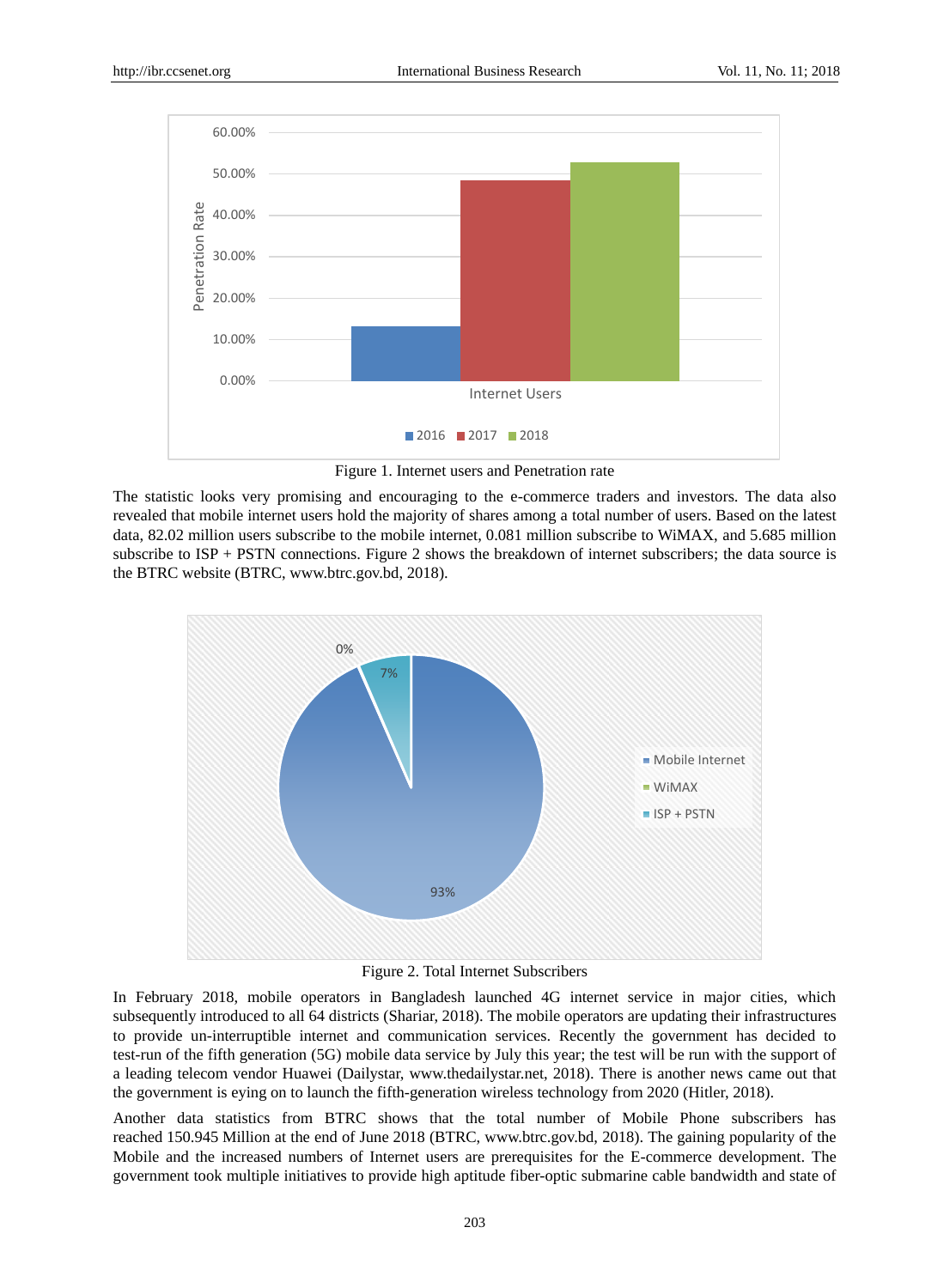the art Internet Transfer facilities. Bangladesh Submarine Cable Company Limited (BSCCL) was formed in 2008 to run a smooth operation and provide better communication service. BSCCL is a party in both SMW-4, and SMW-5 Consortiums offer more capacity and redundancy in Submarine Cables for Bangladesh (BSCCL, 2018). The BSCCL annual reports indicate that in 2016 the total bandwidth capacity is increased to 500 GBPS, previously it was 200GBPS. Figure 3 illustrates to us the current bandwidth capacity and utilization scenario of Bangladesh. The data are retrieved from BSCCL annual reports (BSCCL, 2018).

#### **Business Performance**

The capacity and utilization level of bandwidth by the company is presented as follows:

| <b>Particulars</b>       | 2016-17 | 2015-16 | 2014-15 | 2013-14 | 2012-13 |
|--------------------------|---------|---------|---------|---------|---------|
| Equipped Capacity (Gbps) | 500.00* | 200.00  | 200.00  | 200.00  | 200.00  |
| Utilization (Gbps)       | 246.98  | 132.16  | 33.52   | 22.50   | 38.75   |
| Capacity Utilization (%) | 49.40   | 66.08   | 16.76   | 11.25   | 19.38   |

\* Total System Capacity of BSCCL from SMW-4 and SMW-5 Submarine Cable is 1800 Gbps.

Figure 3. Bandwidth Capacity and utilization

(Image source: BSCCL annual reports 2016-2017)

In UNCTAD report, it is mentioned that internet users one of the leading indicators along with the other three factors to judge e-commerce growth and development. A recent report shows that there are more than 60 million active 3G users by December 2017( though the number rises to 87 million by June 2018), 40 million users actively use the internet every day and 10.87 million new sims added in 2017. The report also reveals that mobile transaction getting popular among consumers, average 891.42 crore taka mobile transaction per day in October 2017 (Md. Farhan, Khaled, & Mehrab, 2018). The whole scenario presents an excellent illustration of the current situation and its future growth. It is very lucrative and enticing for the possible investors. The recent acquisition by Chinese internet giant Alibaba has proved this assumption. It has acquired Bangladesh's one of the leading e-commerce venture "Daraz" Though the acquisition took places four other Asian countries as well (Dailystar, www.thedailystar.net, 2018). The figure 4 collected from The Daily Star online version and the image designed by Mr. Shahriar Rahman (www.thedailystar.net, 2018).



Figure 4. ICT and Telecom in Numbers

(Image source: The daily star)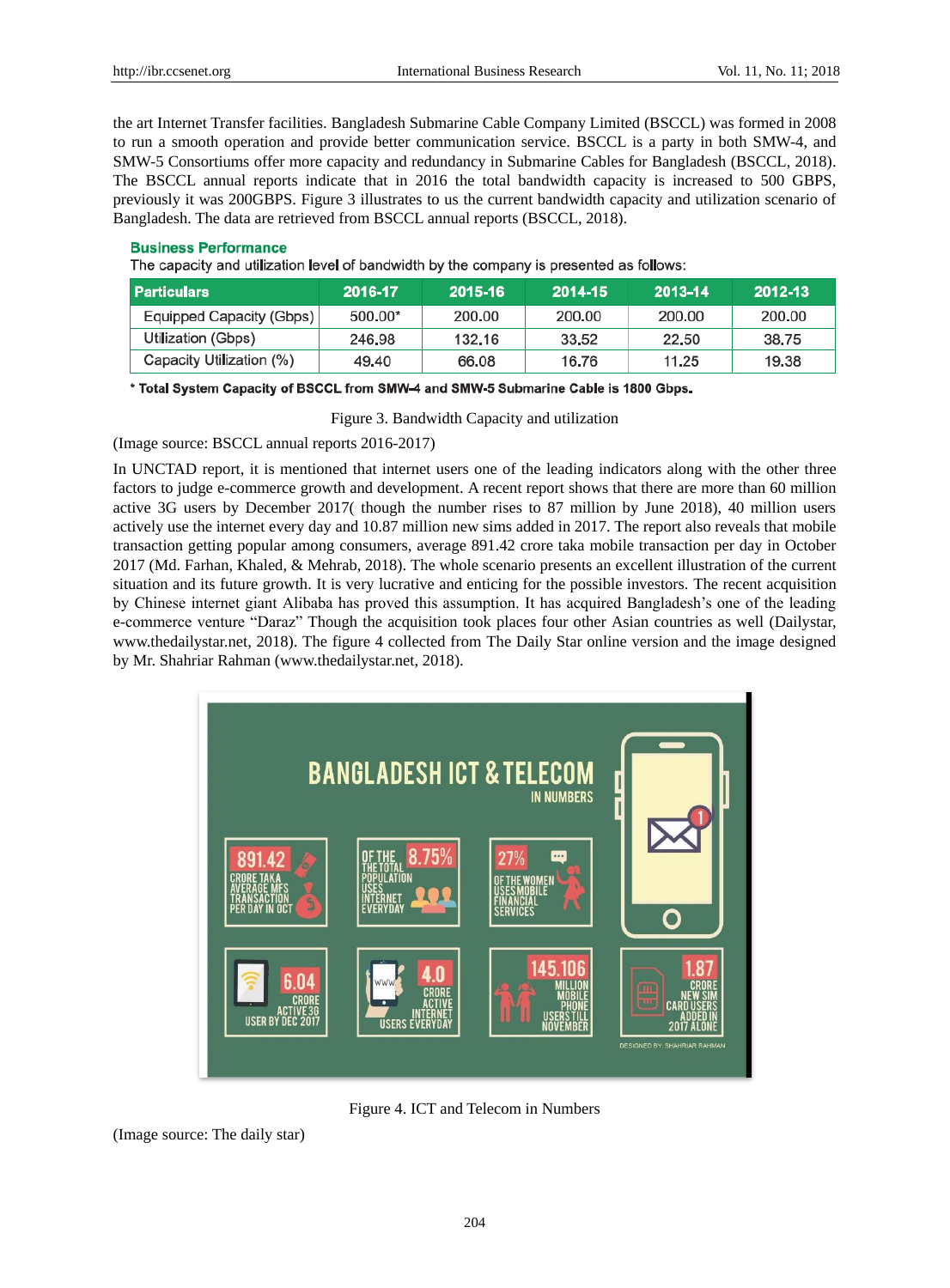#### *3.2 Current Business Situation*

According to e-commerce association of Bangladesh (e-CAB), the following three types of e-Commerce are popular in Bangladesh.

- Business-to-Consumer (B2C)
- Consumer-to-Consumer (C2C)
- Business-to-Business (B2B)

Business to Consumer has become popular in major cities in Bangladesh. A report published by e-CAB shows that E-commerce shoppers remained highly clustered. Dhaka, Chittagong, and Gazipur are three main cities that contribute 80% of the total shoppers. Dhaka (the capital city) draws the highest traffic 35%, Chittagong 29%, and Gazipur 15% respectively. Sylhet and Narayanganj other two cities that are showing promising growth (e-CAB, 2018). Another report shows that There are more than 2500 e-commerce websites and around 8,000 e-commerce pages on Facebook that operating business (export.gov, 2017) (Mohiuddin, 2014). UNCTAD B2C (business to consumers) E-Commerce Index 2016 shown that Bangladesh is one of the top 10 economies by the difference between the predicted and actual share of internet users buying online (UNCTAD, 2016). In November 2017, a report published by New Age (daily newspaper) it has mentioned that e-commerce sector expected to grow 70% and the market size is estimated \$110-115 million compared to 2016, which was \$65-70 million. Though e-commerce only contributes 0.7% of the country's total retail market (newagebd, 2017). The market is growing fast, and the sales volume is surging. The very recent report shows that the current e-commerce market size increased to \$230-240 million and annual growth is 45-50% (Muhammad, 2018). According to Goldman Sachs, Bangladesh e-commerce market size will grow to \$20 billion by 2020 (newagebd, 2017). If the current uprising trend persists, the prediction might become true or maybe more. Previously most of the traffic comes from the urban area, but recently some of the e-commerce sites extended their business in the rural area as well. The response is quite encouraging, "Customers from rural areas are also purchasing huge volumes of products, which is a new phenomenon for this kind of business" a former president of e-CAB Razib Ahmed said to the news agency (Muhammad, 2018). One of the major drawbacks of Bangladesh e-commerce business is delivery lead time, which is very high. A couple of product delivery companies noticed this and took the initiative; they build own warehouse for some companies that helping them to make faster deliveries.

Consumer to Consumer businesses are also rising, a significant amount of e-commerce websites are involved in C2C e-commerce. These sites are adopted eBay business model. They are individual and auction-based online marketplaces. Recently, the C2C sector has seen some merging, Telenor Group purchased CellBazar and Ekhanei.com purchased playeOLX (export.gov, 2017).

Business to Business is the model where a company conducts its trading and other commercial activity through the internet with business/trading partners. Generally, B2B engaged in providing manufacturing and supply-chain solutions. Few websites facilitate the B2B business in Bangladesh, for example, the Bangladesh Garment Manufacturers Employee Association (BGMEA) has deployed B2B e-commerce solutions for international RMG orders and procurement. Other websites feature business directories, trade deals, and information about suppliers such as Bangladesh Business Guide, Addressbazaar, and Bizbangladesh (export.gov, 2017). Some major e-commerce business sites name and website info listed in Table 1.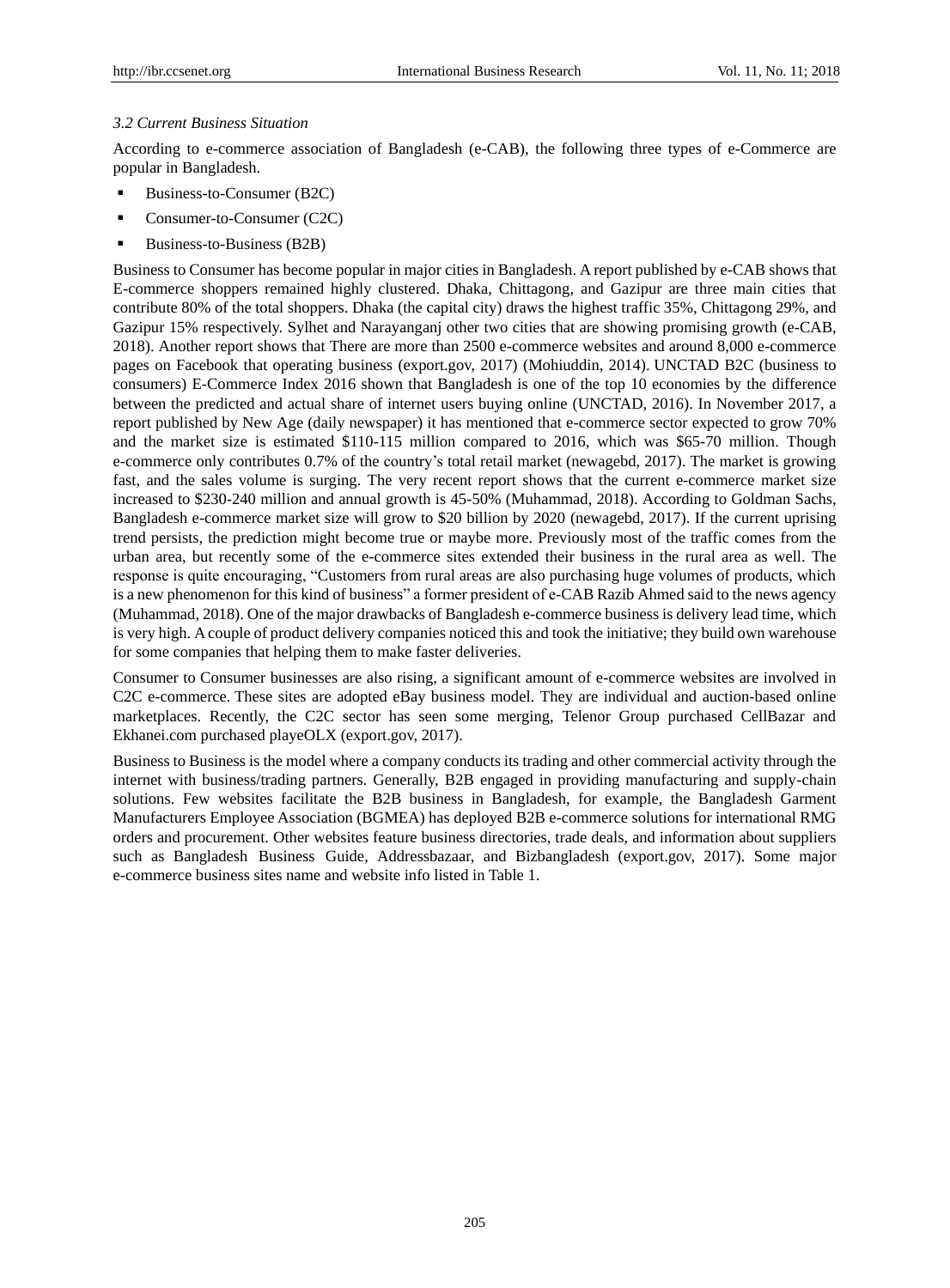#### Table 1. List of e-commerce sites

| <b>Name</b>          | Website                             | <b>Type of Business</b> |
|----------------------|-------------------------------------|-------------------------|
| Rokomari             | www.rokomari.com                    | B <sub>2</sub> C        |
| Ajker Deal           | www.ajkerdeal.com                   | B <sub>2</sub> C        |
| Daraz                | https://www.daraz.com.bd/           | B2C                     |
| Chaldal              | https://chaldal.com/                | B <sub>2</sub> C        |
| Othoba               | https://www.othoba.com/             | B2C                     |
| Pickaboo             | https://www.pickaboo.com/           | B2C                     |
| Bagdoom              | www.bagdoom.com                     | B2C                     |
| Clickbd              | http://www.clickbd.com/             | B <sub>2</sub> C        |
| Priyoshop            | www.priyoshop.com                   | B2C                     |
| Meenabazar           | http://www.meenaclick.com/          | B <sub>2</sub> C        |
| Kiksha               | www.kiksha.com                      | B <sub>2</sub> C        |
| Sheba                | https://www.sheba.xyz/              | B2C                     |
| Ghoori               | Ghoori.com.bd                       | B2C                     |
| Cellbazaar           | https://cellbazaar.com/             | C2C                     |
| Buysellbazar         | http://buysellbazar24.com/          | C2C                     |
| Kaymu                | www.kaymu.com.bd                    | C2C                     |
| <b>Bikroy</b>        | www.bikroy.com                      | C2C                     |
| Ekhane               | www.ekhane.com                      | C2C                     |
| Addressbazar         | http://addressbazar.com/            | B2B                     |
| <b>Bizbangladesh</b> | https://bizbangladesh.com/b2b-trade | B <sub>2</sub> B        |
| <b>Busytrade</b>     | http://bangladesh.busytrade.com/    | B <sub>2</sub> B        |

*3.3 Law and Policy Framework*

Internet security and trust are two fundamental to creating a favorable environment for e-commerce. That would comprise, legal and regulatory frameworks that assist paperless trade in goods and services, consumer protection, data privacy and protection, measures for cybercrime and market access. It is crucial to have strong policy and legal frameworks that should illustrate standard definitions of common keywords used in e-commerce, agreed-upon mechanisms of contract, finance and dispute resolution and should enable collaboration between different regulatory authorities.

The last couple of years, e-CAB is working with the government to formulate the draft guideline and national digital commerce policy. They organized more than 30 workshops to come up with e-commerce and local entrepreneur-friendly policy. Very recently, the government has approved the long-awaited National Digital Commerce Policy (www.thedailystar.net, 2018). The authority has mandated three crucial in the policy,

- $\triangleright$  It does not allow foreign investors to have a stake of over 49 percent in any e-commerce venture in Bangladesh.
- $\triangleright$  The e-commerce entities need to clearly state the details of the products they sell online, which include the product's quality along with its return policy.
- $\triangleright$  E-traders will have to sign a deal with the products' suppliers, delivery channels and payment gateways to ensure that customers' rights are appropriately protected, reads the policy.

The news brought massive relief to the e-commerce traders and will boost digital commerce and online shopping in the country. E-commerce businesspersons and traders hailed the new policy, believing it would turn up as a boon for domestic companies.

#### *3.4 Online Payment*

Products purchased over the Internet are often can be paid through online or offline. There are different ways to make the payment. Payment methods differ among countries and are a function of national financial regulations, credit riskiness, vendor strategies, and consumer preferences. It is quite challenging to choose a single payment method for measuring e-commerce payment readiness. Credit and debit cards are the most popular payment method worldwide in terms of online transaction purchase value (UNCTAD., 2017).

In Bangladesh, consumers are still reluctant to use the electronic mode of payment or online payment system. A survey report published in 2015 conducted by Kaymu, an online marketplace in Bangladesh. Their research shows that "Cash-on-delivery is the most commonly used payment method in Bangladesh, accounting for 95 percent of e-commerce transactions. Only 1 percent used credit cards, about 2 percent bKash or other mobile transactions and 2 percent banking channels" (Muhammad Z. I., 2015). Recent past the situation has improved a bit but still "cash on delivery" is the primary payment mode. Latest reports show that 90% payment made by Cash on delivery, 6% by MFS and 4% by Credit or Debit card. Figure 5 illustrates the current payment scenario.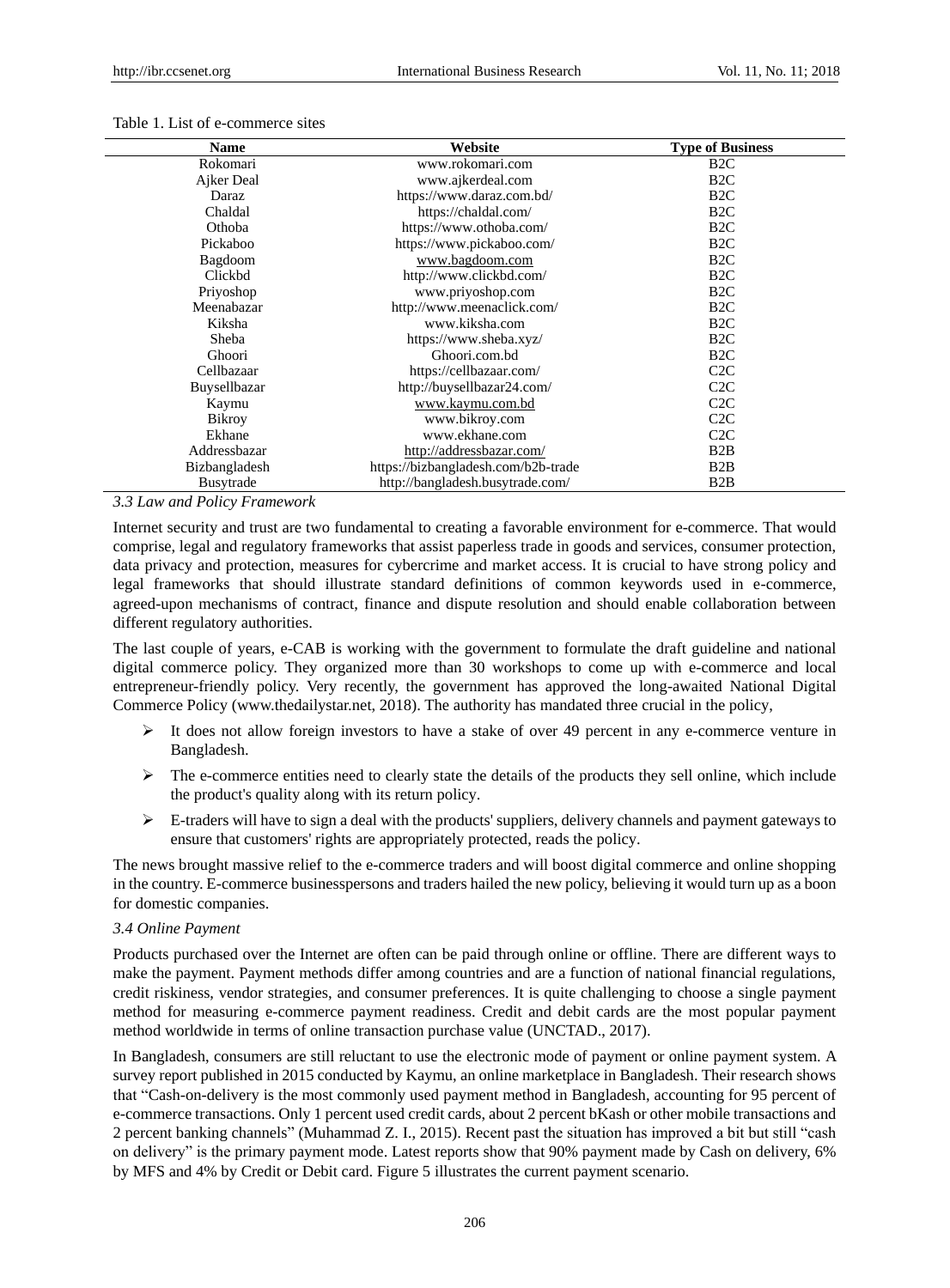

Figure 5. Online Shopping Payment Method

Government is keen to improve the payment system, earlier this year central bank approved a company to facilitate online payments and fund transfer between parties called "iPay." The startup will work like Paypal in the country. Other fintech company applied for government approval (A.K.M. Zamir, 2018). The technology still very new and will take time to get familiar among the consumers. However, analysts and policymakers are hopeful that it will get a similar response like MFS. Once get popular this will take mobile payment system to another era.

# **4. E-commerce in the Opinion of Bangladeshi Internet Users**

A recent study found that Bangladesh currently enters to population dividend era. It means the percentage of young people will be the highest in the next 25 years. Currently, 65% of the total population of 168 million in Bangladesh is below the age of 35. It does not only make the country one of the largest (8th based on population) but also the youngest in the world (e-cab.net, 2017). It is a golden chance for Bangladesh to utilize e-commerce potential by providing a business-friendly environment. It will definitely change the economic landscape of the country. Goldman Sachs also did research and realized the potential of e-commerce in Bangladesh. They labeled it as one of the "Next Eleven" – a group of countries that have the prerequisites and capability to become key economic players in the twenty-first century (e-cab.net, 2017). Increasing urbanization and a larger middle class with higher disposable incomes – the ideal target group for e-commercial activities.

So far very few research has done to know about consumers perception of e-commerce in Bangladesh. (Rashed, 2017) Found that the majority of e-commerce buyers are young executives or students. He also mentions that the Bangladesh economy is scattering not only in Dhaka or Chittagong but also in villages, small cities with proper internet connectivity. (Syed, 2015) Found that aged between 20-35 years are more interested in shopping online. His survey reports show that 66% of his respondents already have the experience to buy a product online. (Mohammed & Tunazzina, 2015) Found that consumers prefer online shopping due to convenience in terms of less time consuming and hassle-free shopping. They also studied the relationship between family structure and likeliness to prefer online shopping. Their findings show that "when people do not have free time for shopping, especially in case of nuclear family or when both husband wives are employed, they prefer online shopping more than the people in the joint family."

To know about Bangladeshi consumer's perception of e-commerce/online shopping, we have conducted the questionnaire-based survey. Our data have been collected from Dhaka and Chittagong two major cities that most of the traffic comes from. Total 400 questionnaires distributed to the consumers but we have received 255 questionnaires. Five questionnaire removed from the analysis due to incorrect and missing answer. So the final number is 250, most of our respondents are aged 18 to 24 (88%), 174 are male respondents, and 76 are female respondents. Figure 6 and 7 present the demographics of the respondents.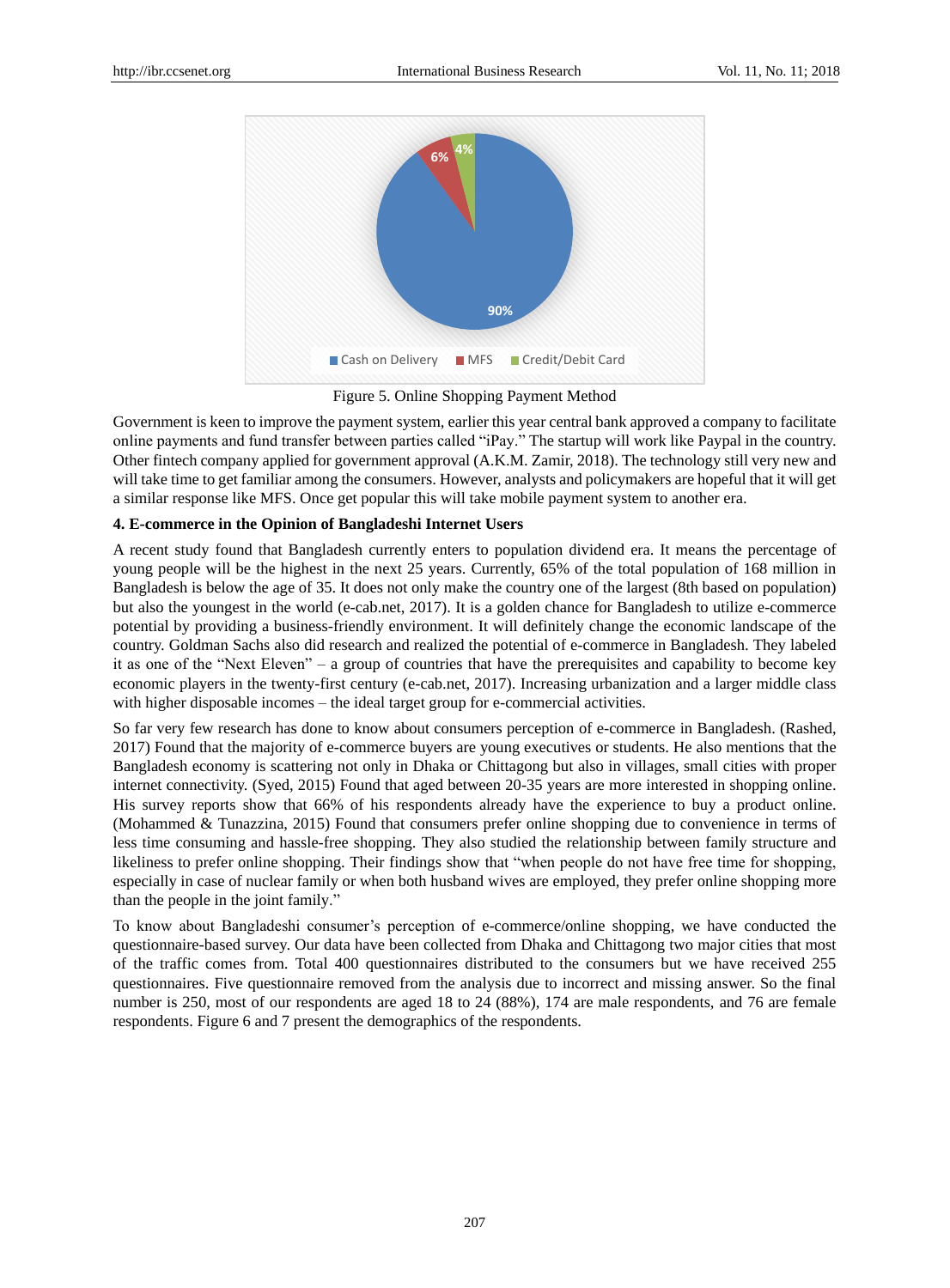

Figure 6. Age of respondents Figure 7. Gender of respondents

The questionnaire was consist of 8 question, and we have adopted Seven-point Likert-type scale from *strongly disagree (= 1) to strongly agree (= 7).* Our findings show that 51% of respondents frequently buy products online and most of them are satisfied with the previous shopping experience. 54.8% felt that online shopping is convenient and 51.2% admitted the usefulness of the shopping. The result also shows that consumers enjoy shopping on the internet, 76.4% shown their comfort in buying products online. Though all the numbers are very encouraging surprisingly only 45.2% said that they would prefer to shop from the internet than the traditional channel in the future.

- Frequent online shopper- 51%
- Satisfied previous online shopping- 51.6%
- Online shopping convenient- 54.8%
- Online shopping useful- 51.2%
- Level of ease- 68%
- Level of comfort- 76.4%
- Easy and hassle-free- 53.6%
- Future shopping preference- 45.2%

Previous shopping experiences always have a significant impact on decisions concerning another purchase. Online shopping provides hassle-free shopping and saves valuable time. It facilitates access to a wide range of products with ease. It is convenient for them to roam around the virtual shopping world and choose their desired products. It is much more comfortable than visiting traditional brick and mortar stores. Therefore, building a long-term association with the client and transparent operation should be the primary business strategy. Client's pleasure and satisfaction with the purchase can be achieved with high-quality services. So, there should be a fast and easy interactive customer service system to answer all the question and queries. Good manners and behaviors will be the key to creating a relationship with clients.

# **5. Challenges**

Bangladesh e-commerce is growing, and the market size is getting bigger. However, some obstacles are restricting the market growth and entrepreneurs having a tough time running their business.

- Lack of logistics and transportation System, restraining e-commerce traders to expand their business. That directly affects the delivery services, national road and highways are yet to be an international standard that facilitated the faster delivery services. The stagnant traffic hampers fast delivery of products in the city as well.
- The absence of government policy, traders, are misguided by several forums and managing bodies regarding business models, planning, and marketing. Lack of policy created a big understanding gap between entrepreneurs and consumers. Though recently the government has approved the e-commerce law and it needs to implement as soon as possible. That will clear all the confusion in the air and create a favorable environment for everyone.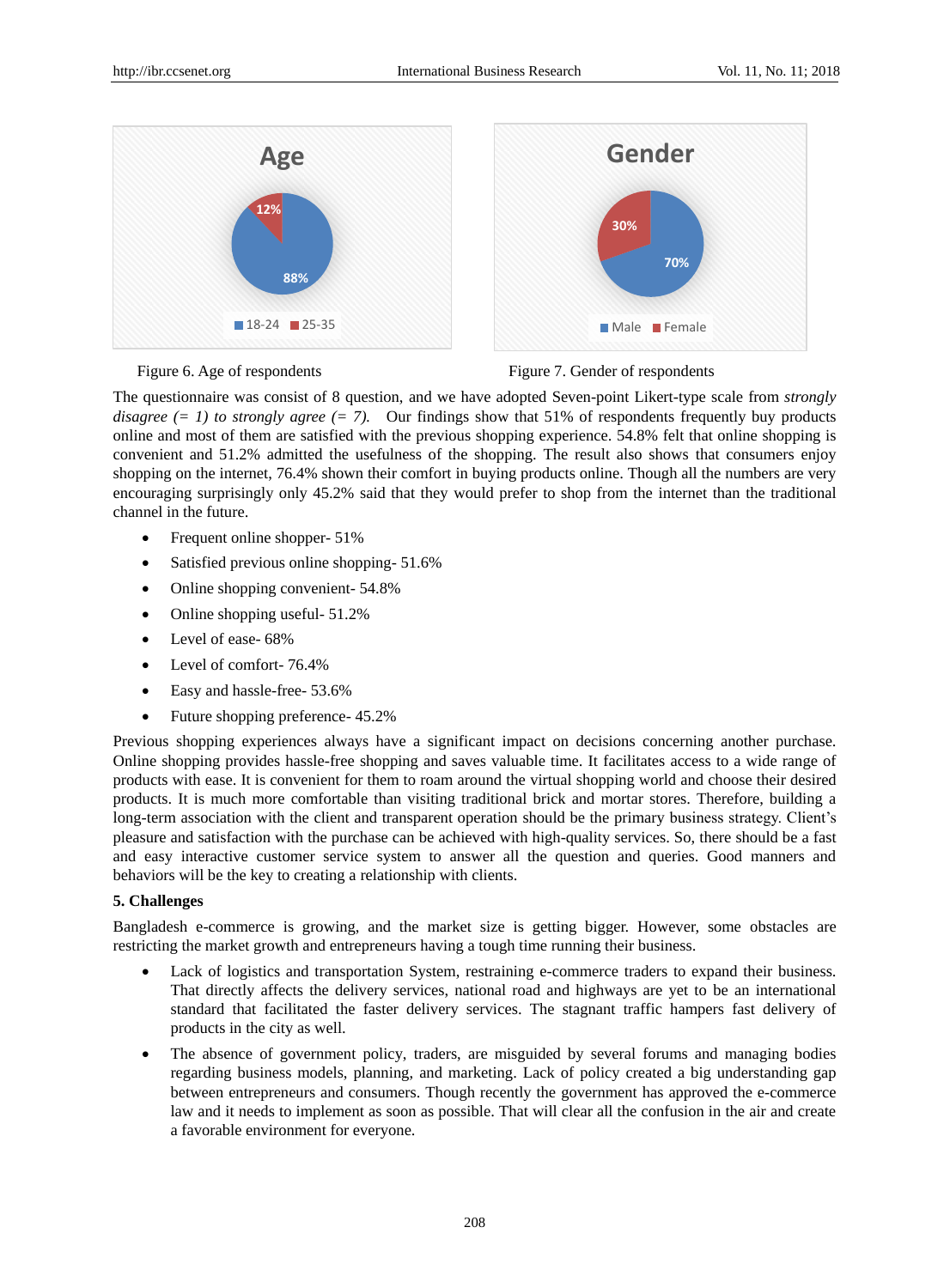- Shortage of capital, local entrepreneurs having a tough time to manage money and financial support. E-commerce still in development stage, so investors are not sure and certain about its growth. The government needs to step up and take the initiative to support those entrepreneurs.
- Trustworthy payment system, e-commerce in Bangladesh still have not earned the consumer's "Trust" that's why we see more than 90% payment made on delivery. Strict policy, reliable and safe payment system is the only way to overcome this issue. Another issue is a number of credit and debit cards users in Bangladesh; The number is deficient and insufficient. Bangladesh Bank has a huge role to play here; they should ask the public and private bank to take the initiative to encourage customers to use cards and lower the TXN cost for credit and debit card. Beginning of this year, we have seen the launch of the e-wallet or e-payment system; it will definitely help online and e-commerce payment.
- Integrate social media with an e-commerce platform; Facebook is the silent competitor of e-commerce. There are thousands of small merchants who are running their business through social media especially on facebook. Technology is changing fast and so does the consumers shopping behavior or pattern. Nowadays, consumers spent more time with their mobile phone than their laptop or desktop computers. So entrepreneurs need to understand the consumer's preference and act according to that.
- Lack of knowledge, Bangladeshi merchants and consumers yet to fully understand the benefits of e-commerce. ICT ministry, e-CAB, and BASIS have a considerable role to play here. They need to bring more expert and experienced persons in e-commerce to start campaigns to promote nationwide. Their collective efforts can make this a success.

#### **6. Conclusion**

The e-commerce in Bangladesh is still a young and emerging industry. In this paper, we have presented the characteristics of Bangladesh e-commerce, its past and present development. According to the report from UNCTAD, Goldman Sachs and other sources, Bangladesh e-commerce is growing with good pace and becoming competitive in Asian markets. In 2018, two major players in the global e-commerce industry Alibaba and Xiaomi announced their interest to run business in Bangladesh. From e-commerce business perspective it is excellent news for the government, consumers, and traders. This two company already established themselves as a global business leader, their experience and investment will be the significant boost for local e-commerce traders. It will definitely entice the other global players to come to Bangladesh and invest in the e-commerce industry. This paper we have pointed out some drawbacks of the current e-commerce industry, now policymakers need to shift their focus to those shortcomings, and act fast to take necessary measures to solve the problems. Besides that, they should provide healthy and level playing environments not only for local investors but also for foreign investors.

The number of websites/online stores and the number of online shoppers in Bangladesh growing steadily. According to our survey, the consumers of Bangladesh shown positive attitudes on e-shopping and at the same time expressed their concern about safety and privacy. So, e-commerce traders should take the initiative to build a long-term relationship with clients and earn their confidence, let them share their thoughts, create communities, listen to their opinions and use their ideas, more importantly, focus on the transparency of the operation. They should improve their marketing activities and develop a consumer-oriented strategy to entice more customers.

Recent time, global consumer's data privacy become a major concern. In our study, we found that both consumers and merchants have a lack of knowledge about the whole business system. So, the government has to play a prominent role here and ensure consumers data safety and provide the necessary platform to learn about e-commerce.

## **References**

(2017). Retrieved from e-cab.net: e-cab.net/.../2016/08/E-Commerce\_Policy\_Framework\_for\_Bangladesh7.pdf

- (2018, July 17). Retrieved from www.thedailystar.net: https://www.thedailystar.net/business/foreigners-cant-own-over-49pc-joint-ventures-1606483
- A.K.M. Zamir, U. (2018, March 20). *www.thedailystar.net.* Retrieved from https://www.thedailystar.net/business/new-cashless-payment-system-the-offing-1550833
- BSCCL. (2018). *www.bsccl.com*. Retrieved July 12, 2018, from http://www.bsccl.com/annual\_rep
- BTRC. (2018). *www.btrc.gov.bd*. Retrieved July 10, 2018, from

http://www.btrc.gov.bd/content/internet-subscribers-bangladesh-june-2018

BTRC. (2018). *www.btrc.gov.bd*. Retrieved July 14, 2018, from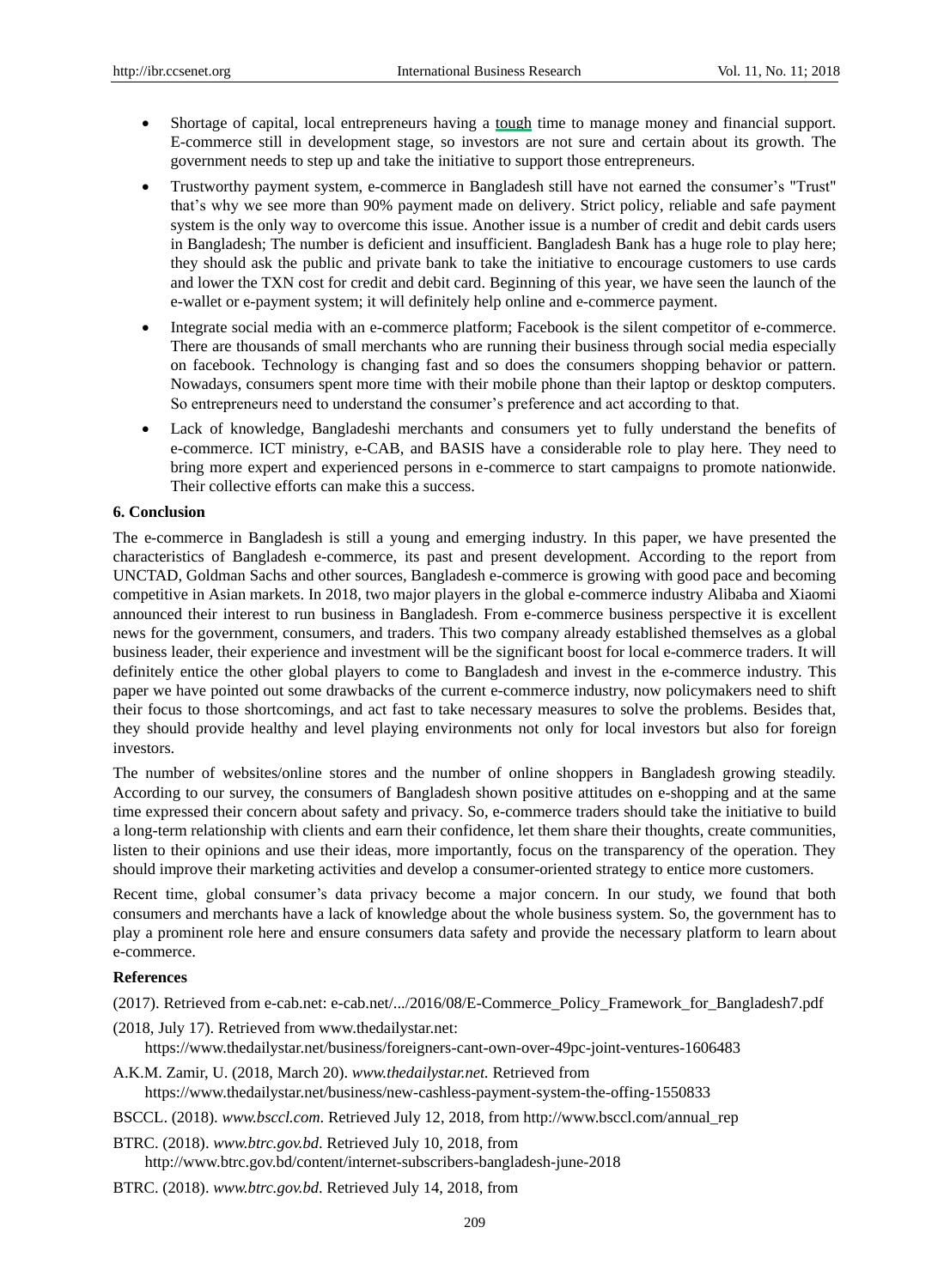http://www.btrc.gov.bd/content/mobile-phone-subscribers-bangladesh-june-2018

- Dailystar. (2018). *www.thedailystar.net*. Retrieved July 10, 2018, from https://www.thedailystar.net/business/5th-generation-5g-mobile-phones-data-service-test-run-in-july-2018-1 590499
- Dailystar. (2018). *www.thedailystar.net*. Retrieved July 10, 2018, from https://www.thedailystar.net/business/alibaba-buys-bangladesh-leading-online-e-commerce-venture-daraz-1 573306
- e-cab. (2016). *e-cab.net*. Retrieved July 10, 2018, from e-cab.net/resource-center/bangladesh-e-commerce-sector/
- e-CAB. (2018, July 14). *e-cab.net.* Retrieved from e-cab.net/wp-content/.../08/E-Commerce\_Policy\_Framework\_for\_Bangladesh7.pd
- eMarketer. (2018). *www.statista.com*. Retrieved July 12, 2018, from https://www.statista.com/statistics/379046/worldwide-retail-e-commerce-sales/
- export.gov. (2017). *www.export.gov*. Retrieved July 10, 2018, from https://www.export.gov/article?id=Bangladesh-ECommerce
- Hitler, A. H. (2018). *www.dhakatribune.com*. Retrieved July 10, 2018, from https://www.dhakatribune.com/technology/2018/03/15/bangladesh-eyes-5g-2020/
- Internet, w. s. (2018). *www.internetworldstats.com*. Retrieved July 10, 2018, from https://www.internetworldstats.com/asia.htm
- Internet, W. S. (2018). *www.statista.com*. Retrieved June 30, 2018, from https://www.statista.com/statistics/249562/number-of-worldwide-internet-users-by-region/
- internetlivestats. (2016). *http://www.internetlivestats.com*. Retrieved July 10, 2018, from http://www.internetlivestats.com/internet-users/bangladesh/
- Md. Farhan, I., Khaled, M., & Mehrab, A. (2018). Critical Analysis of Service Quality Dimensions Contributing Towards the Brand Loyalty in the Mobile Financial Service Industry of Bangladesh. *International Journal of Business, Economics and Law, 15(2)(April), 15*(2 (April)), 51-58.
- Mohammed, J. U., & Tunazzina, S. (2015). Consumer Preference On Online Purchasing: An Attitudinal Survey in Bangladesh. *The Cost and Management, 43*(2), *MARCH-APRIL*, 04-07.
- Mohiuddin, M. (2014). Overview the E-Commerce in Bangladesh. *IOSR Journal of Business and Management (IOSR-JBM), 16*(7), *Ver. II (July)*, 01-06. https://doi.org/10.9790/487X-16720106
- Muhammad, Z. I. (2015, September 17). Retrieved from www.thedailystar.net: https://www.thedailystar.net/business/growth-e-commerce-driven-youth-144280
- Muhammad, Z. I. (2018, June 05). *annx.asianews.network*. Retrieved from http://annx.asianews.network/content/bangladesh-e-commerce-sites-basking-eid-world-cup-orders-74169
- newagebd. (2017, November 18). *www.newagebd.net*. Retrieved from http://www.newagebd.net/article/28655/bangladesh-e-commerce-sector-to-grow-to-tk-900cr-this-year-repor t
- Payal, B. (2017). *www.wartsila.com*. Retrieved July 10, 2018, from https://www.wartsila.com/twentyfour7/innovation/bangladesh-ringing-in-the-good-times
- Rashed, M. (2017, February 28). *www.linkedin.com*. Retrieved July 10, 2018, from https://www.linkedin.com/pulse/brief-history-e-commerce-bangladesh-rashed-moslem/
- Shariar, S. (2018). *kivabe.com*. Retrieved July 10, 2018, from https://kivabe.com/en/4g-in-bangladesh/
- Syed, M. R. (2015). Consumer Expectation from Online Retailers in Developing Consumer Expectation E-commerce Market: An Investigation of Generation Y in Bangladesh . *International Business Research; 8*(7), 121-137.
- UNCTAD. (2016, July 10). *unctad.org.* Retrieved from unctad.org/en/PublicationsLibrary/tn\_unctad\_ict4d07\_en.pdf

UNCTAD. (2017). *UNCTAD B2C E*‐*COMMERCE INDEX 2017.* Geneva: TN/UNCTAD/ICT4D/09.

*www.thedailystar.net*. (2018). Retrieved July 12, 2018, from